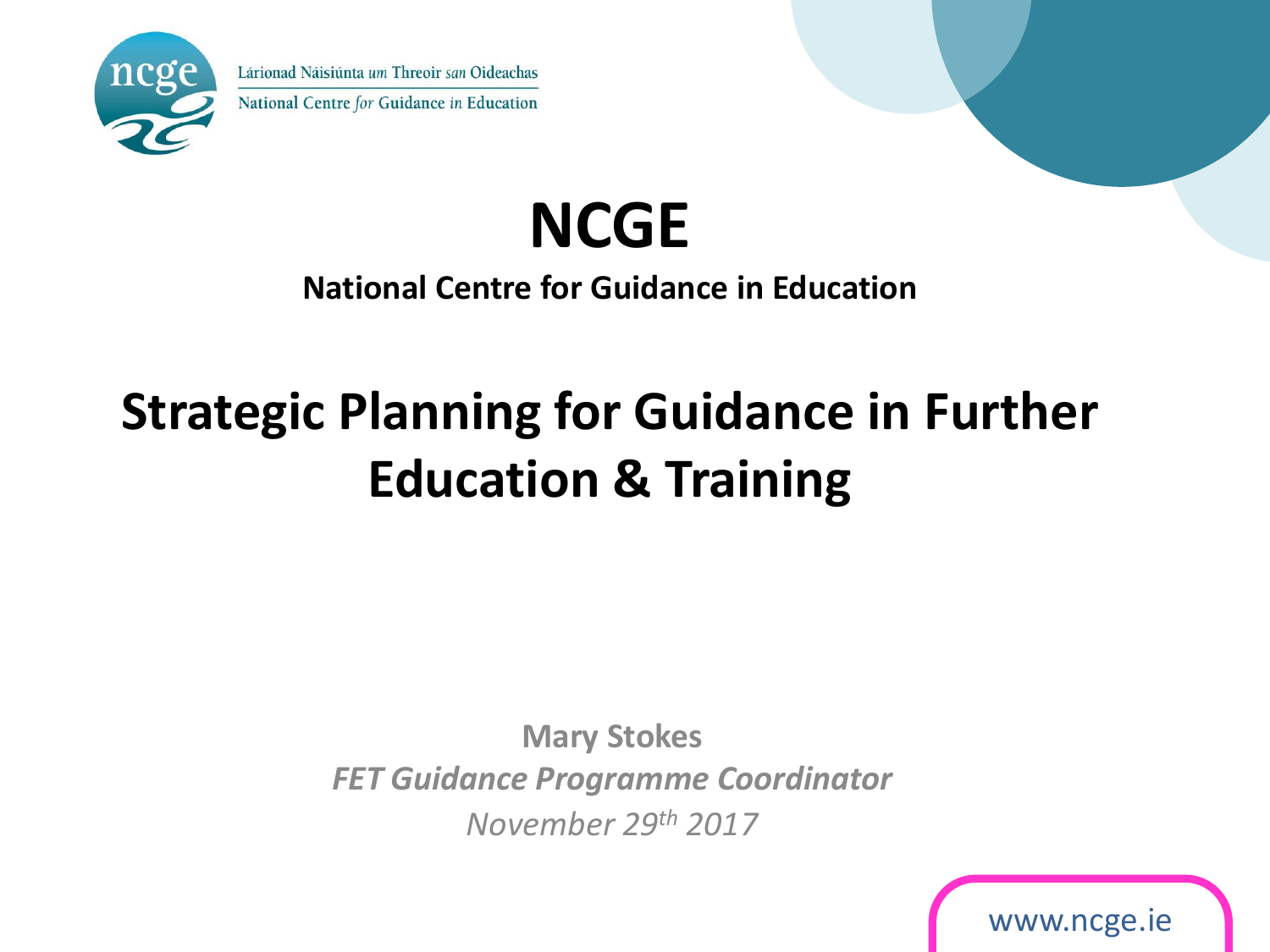## *Background: ETB Adult Education Guidance Services*

### *A new model of Guidance Provision in Ireland 2000*

*2000 The White Paper on Adult Education, "Learning for Life", set out proposals for the development of an adult educational guidance service to support participants in VTOS, adult literacy and adult and community education programmes. AEG Service operating in 39 areas. Staffing: Adult Education Guidance Counsellors and Adult Education Guidance Co-ordinators & Adult education Information Officers*

- Working in **partnership** at local level
- Meeting a **spectrum of guidance needs** of the target groups
- Employing a **range of methodologies** including information provision, one-to-one guidance, group guidance and outreach provision

**Planning and Strategic Planning an essential part of the development and success of this model**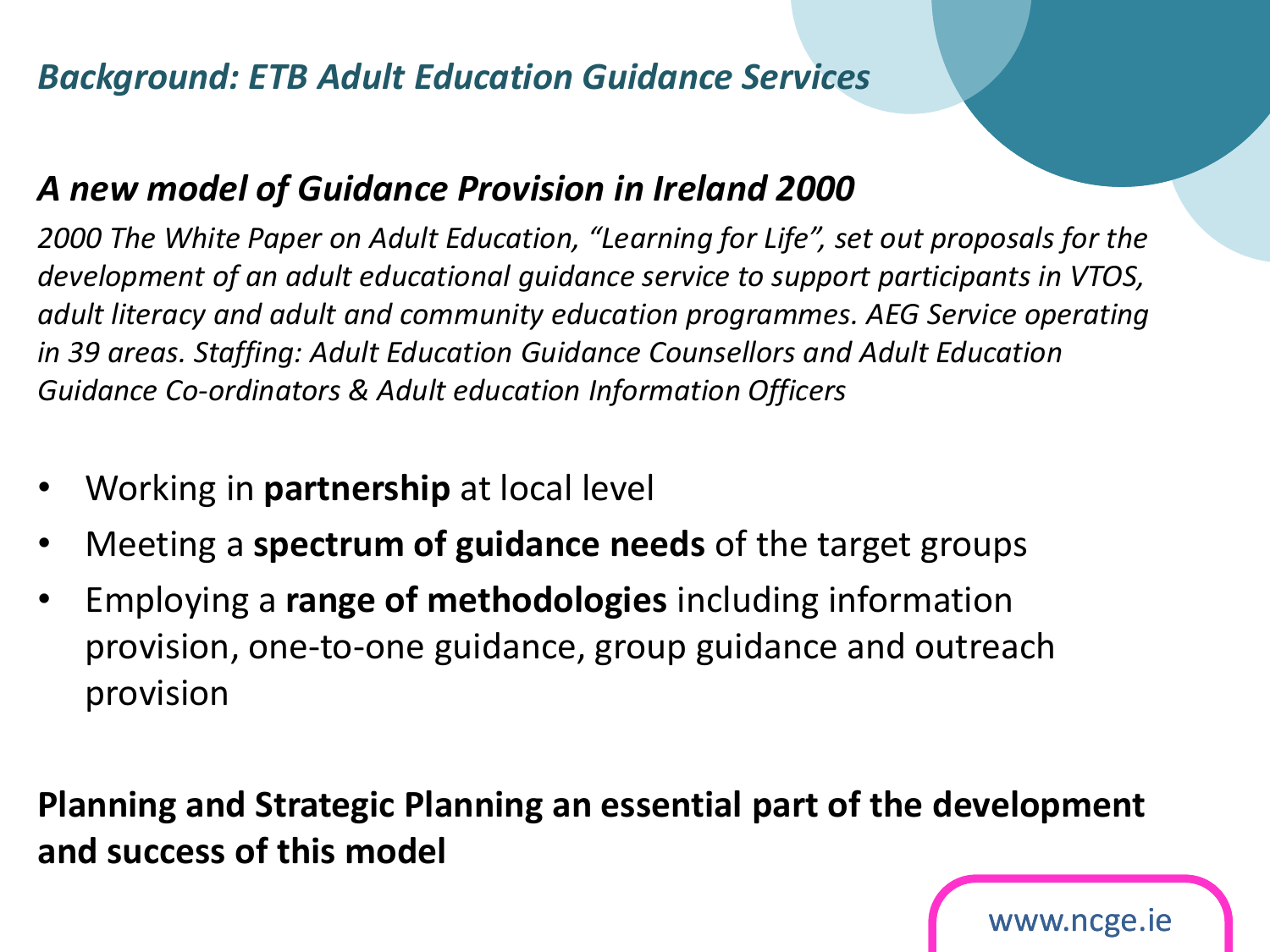# *Adult Education Guidance Services: Development: Strategic & local AEGI Service Planning:*

*… Strategic planning is a key element of an organisation's effectiveness. It sets out to ensure that a Service is meeting the needs of its Service users. The guidance plan for an*  Adult Educational Guidance Service must work within the remit of its managing agency...

Adult Education Guidance Plan: reflect the values and vision of the Service

- Ensure that the Service is developed and delivered in the most effective way.
- Planning: Needs time and resources
- To be genuinely implemented
- Embedded in the everyday life of the Service.
- Plans should be 'live' consult and use them as working documents.
- Continually review our direction and planning, so that we can respond to changing circumstances or demands.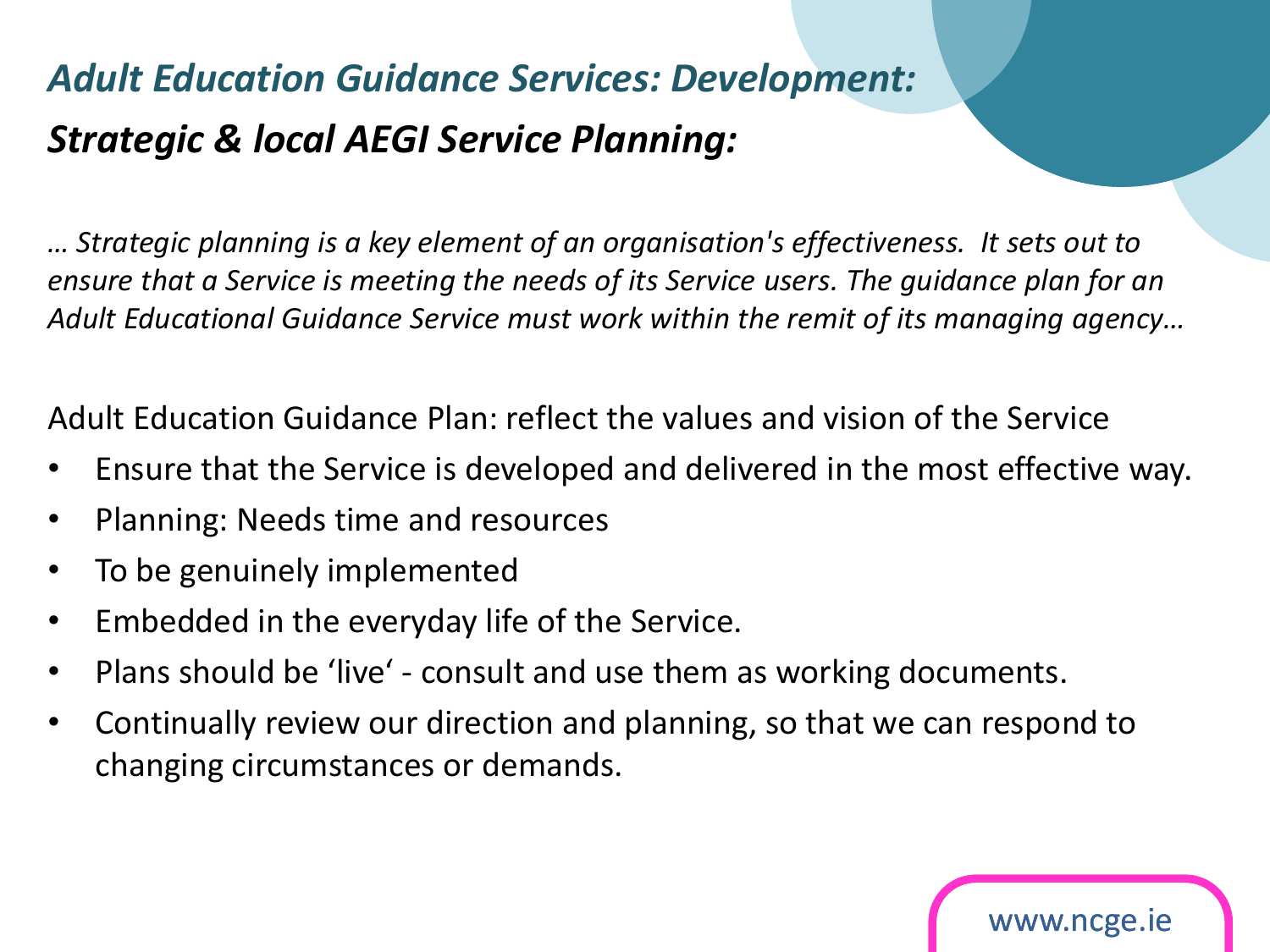# *Considerations for Strategic Planning in AEGI:*

*…When developing a strategic plan, it is essential that aims and objectives are: specific, measurable, realistic, with clear time frames, involve accountability and identify specific resources required…*

- **Existing and Potential Clients**
- Quantitative and Qualitative Information
- Guidance Programmes and Activities
- Referrals
- Guidance Outcomes
- Marketing of the Service
- Service development;
- Staffing;
- Staff training and development/CPD;
- Networking and the Development of Partnerships;

- Resources, Personnel, Equipment and Finance;
- Quality.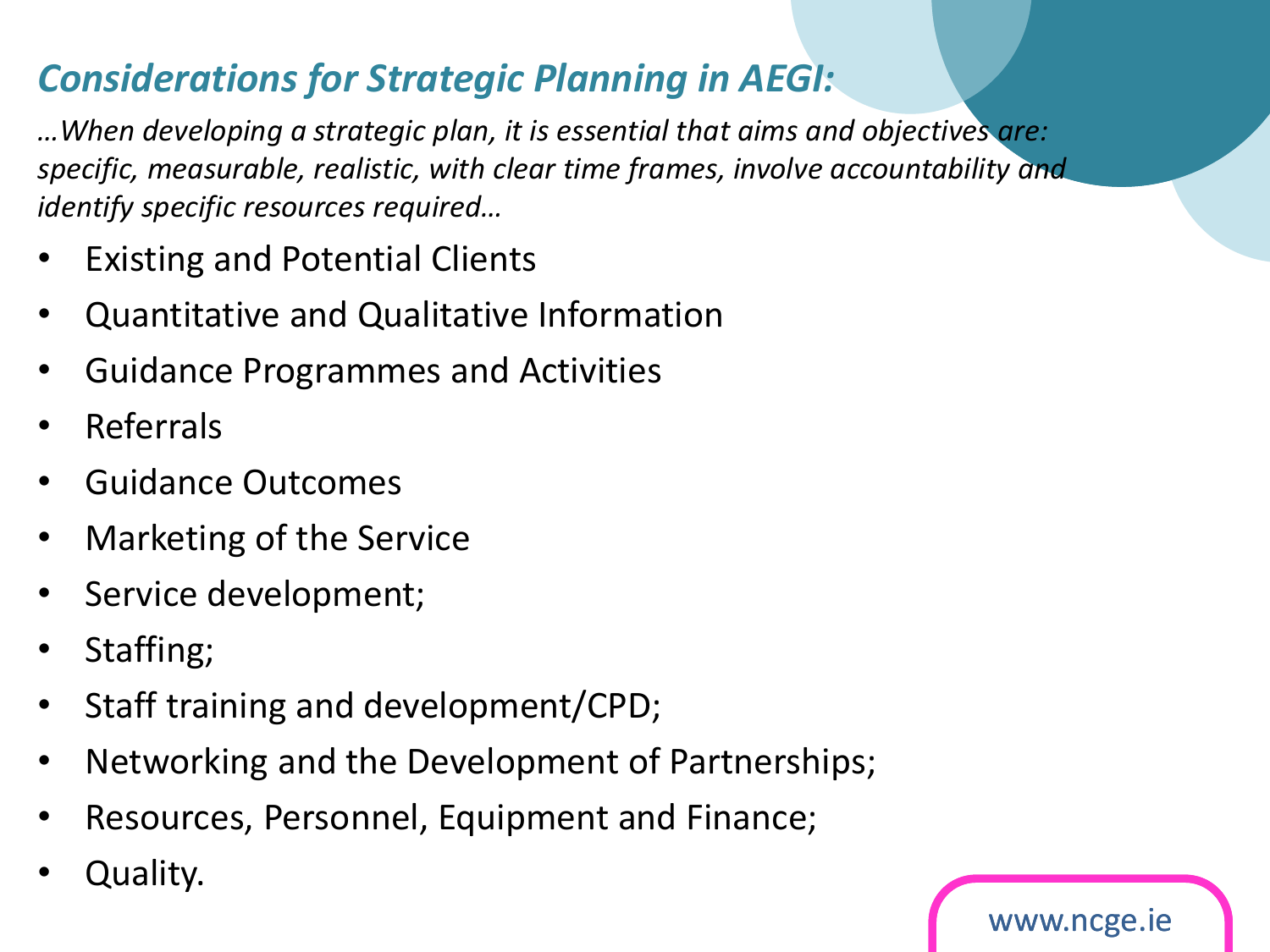#### *Key Points:*

- **Taking stock and re-assessment is an important first step in the planning process**. *This process includes: consideration of a Service's mission; analysis of the environment; identification of priorities; evaluation of methods together with consultation and communication with key stakeholders.*
- **Identifying the Service's strengths and the areas to be developed or built on is a key step.** *Any external changes which may be taking place and any key influences at work should be noted. Economic trends or policy changes which could impact on a Service and its resources are also of importance. Changes taking place within a sector (e.g managing agents such as ETB), within the Guidance Service and/or the target groups are also significant? Statistical information, as a planning tool, can help identify emerging trends or areas requiring development.*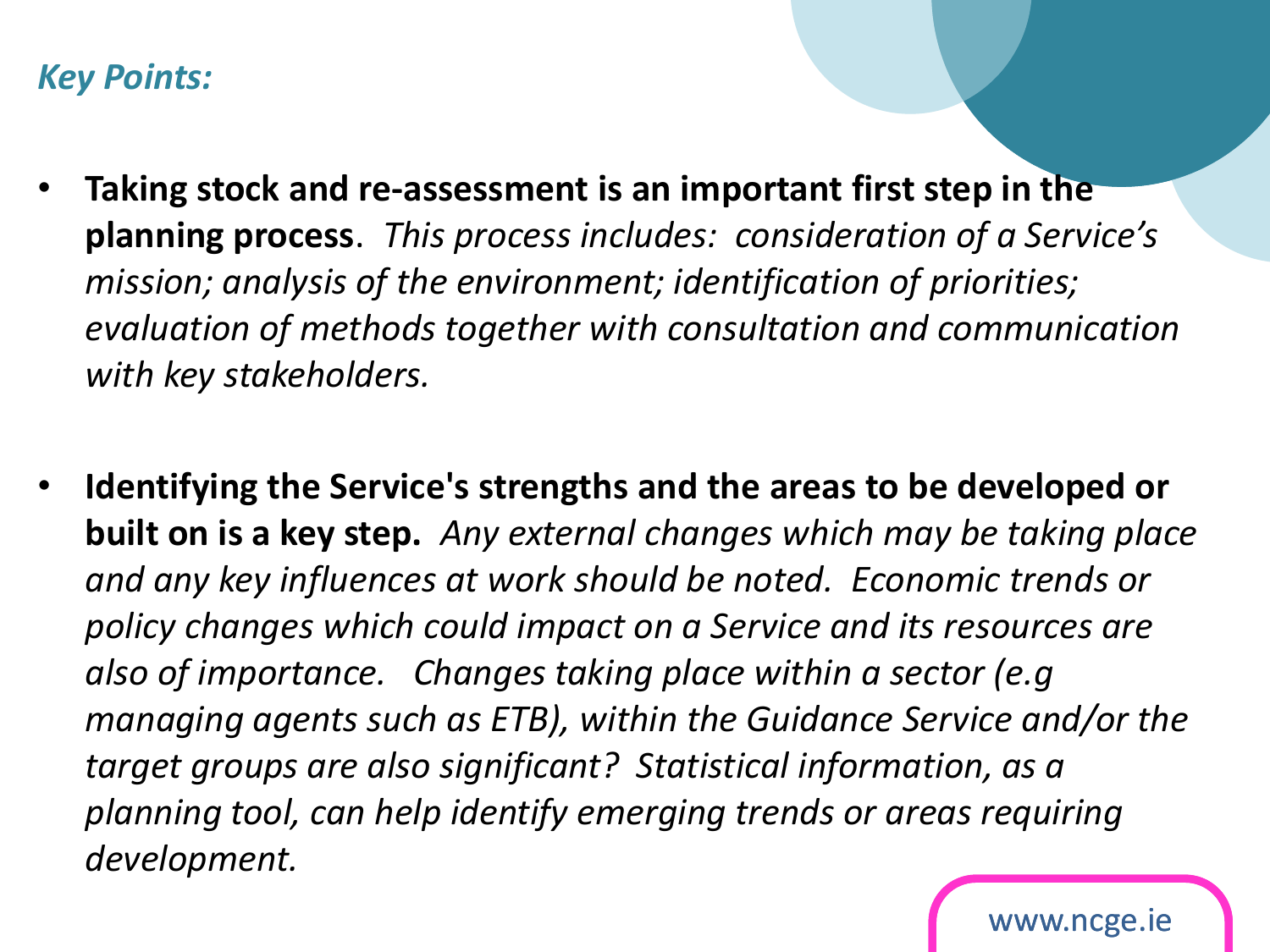- **The clients and the delivery of a quality Service are key components to the planning process.** *Identifying the most pressing factors facing a Service, priorities and their order of importance is critical.*
- **Strategic planning provides an opportunity to evaluate what is working well in a Service.** *Even more importantly, it can identify what is not working so well. This can then pave the way for informed changes and/or remedial actions to take place within the planning framework.*
- **Relevant stakeholders, including clients, need to be consulted for their views and ideas.** *It is important that the plan is clearly communicated to everyone who is involved.*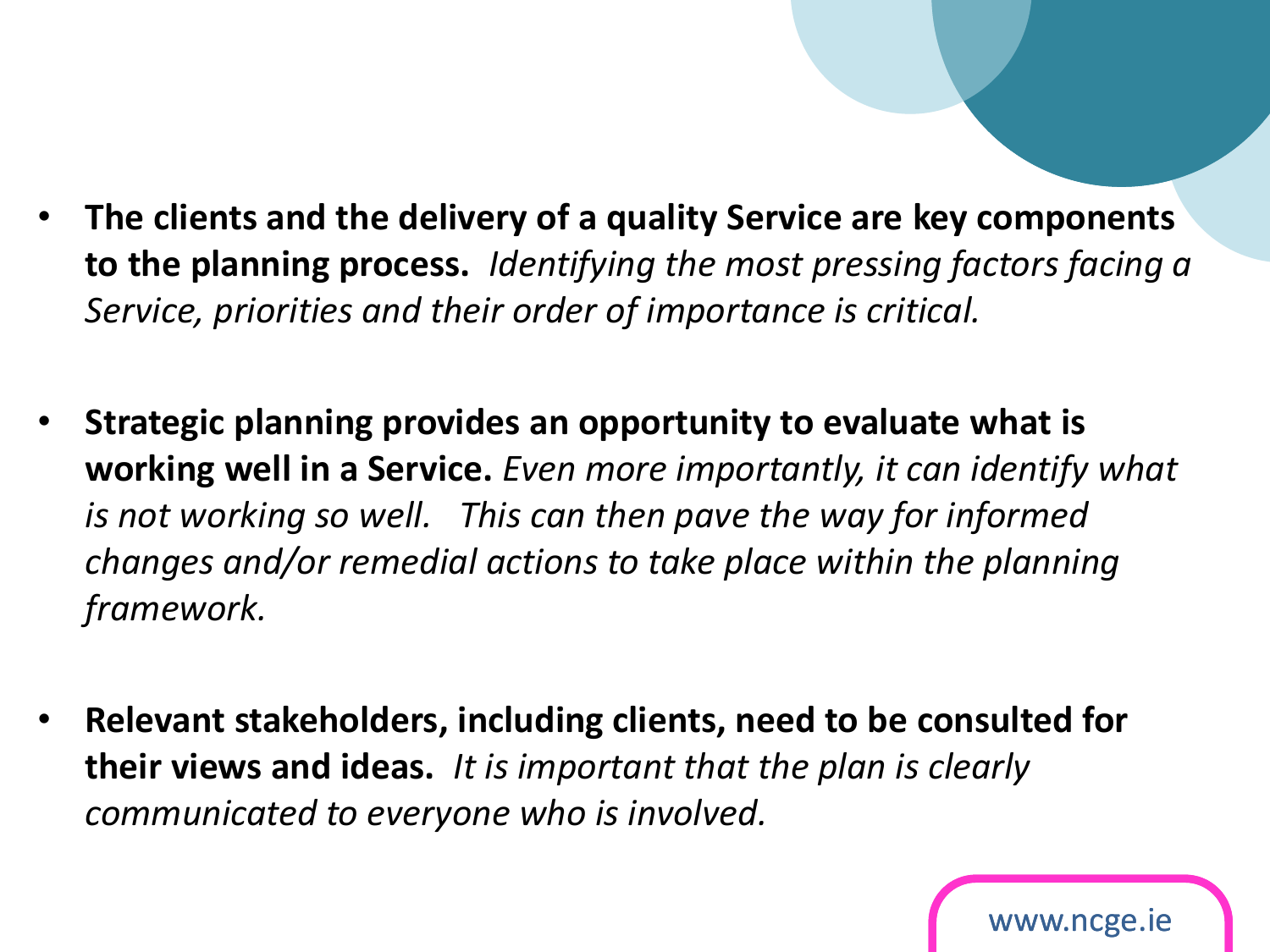# *The key principles regarding Quality Standards suggest: Decisions should be taken in the best interests of the client…*

*For example, for considerations regarding 'Venue' of Guidance Service:*  needs to take account of:

- the concerns and interests of the client group, overall usage by potential clients, including daily patterns any associations accessibility to potential users, whether childcare arrangements are available.
- the roles and responsibilities of agencies and groups serving the communities in which they are working and of the agencies funding them
- inter-agency contacts and connections
- an understanding of local politics and its impact on their work
- an awareness of the history, culture, traditions and social composition of the communities in which they are working
- how to recognise potential health and safety hazards and how to take preventative action

- networking, referral and advocacy skills
- empathy with an individual's situation and circumstances
- how to deal with isolation.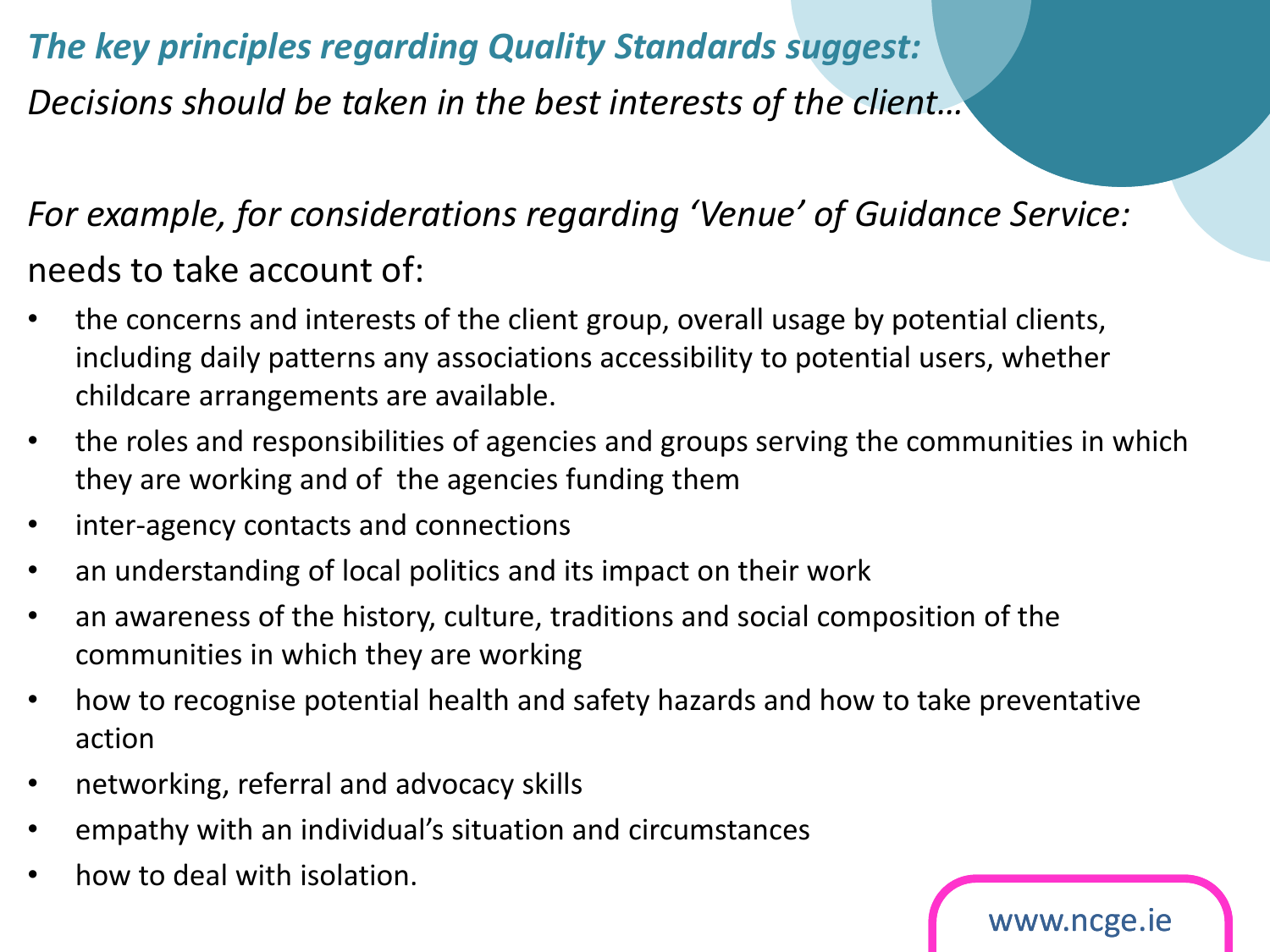# *Adult Educational Guidance Services: Into FET…*

*Provided working template for considerations of an FET Guidance Service Plan*

- Stakeholders involved in the development of an FET Guidance Service plan
- Adult Educational Guidance Service management and staff
- Guidance counsellors and adult guidance information officers
- Guidance staff based in the wider ETB
- **Clients**
- Local partners and other key stakeholders
- Appropriate statutory or funding agencies
- Course / programme providers
- Adult Literacy, Community Education, Intensive Tuition in Adult Basic Education (ITABE), DEIS Family Literacy, Skills for Work, the Back to Education Initiative (BTEI) the Vocational Training Opportunities Scheme (VTOS) or the Prison Education Service.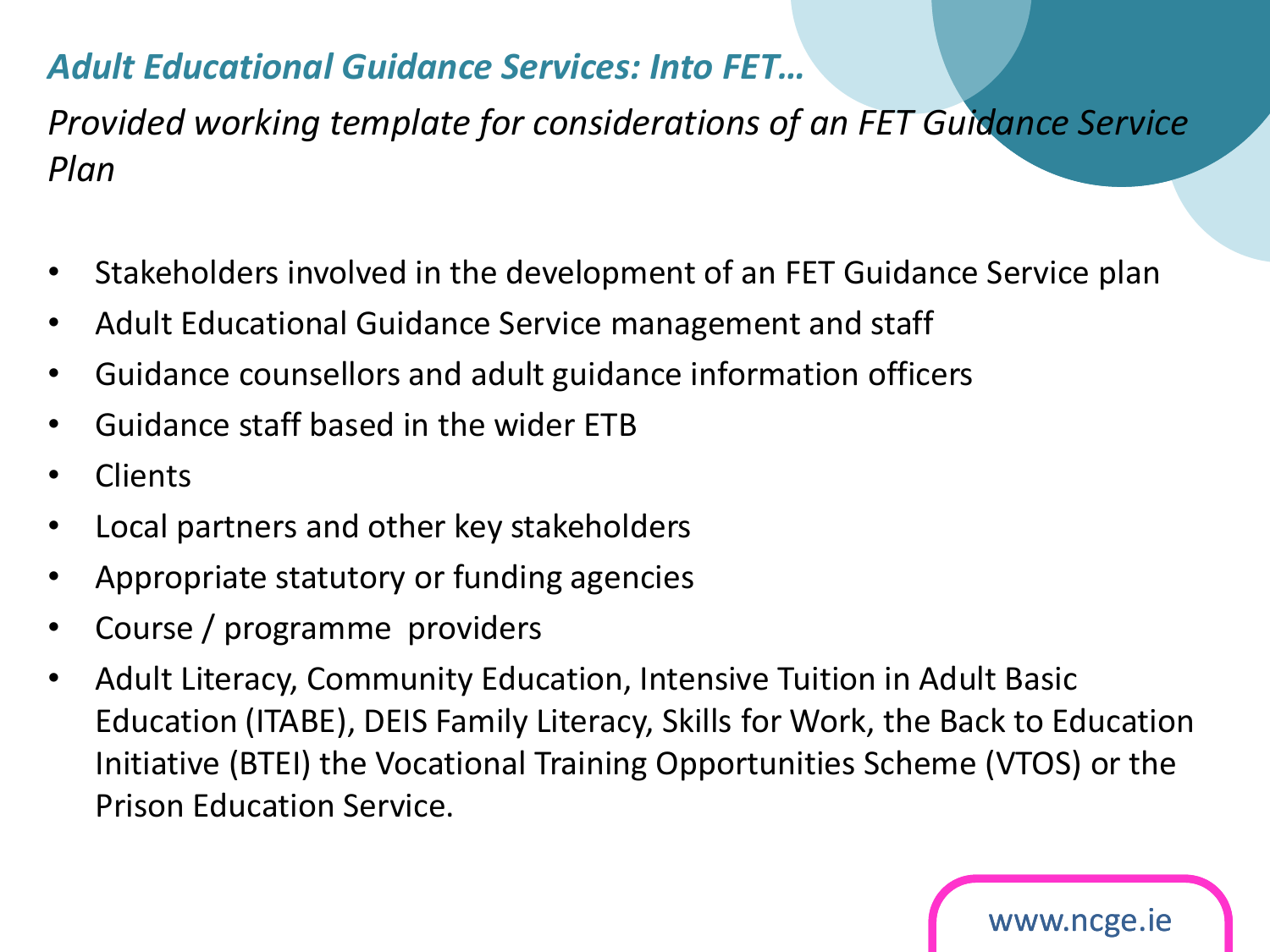# *Guidance provision across FET sector*

- Adult Education
- Community Education
- Guidance in PLCs
- Training Centres, Youth services
- CTCs and Youthreach
- Prison services
- Youthreach& CTC Model of Advocacy & Guidance

Need to develop an understanding of Guidance provision and related supports and services throughout the FET range; engaging with PLC and AEGI Guidance Counsellors, with Training Centre Managers and the National Association of Principles and Deputy Principals, Youthreach & VTOS Coordinator, Youth Information Services, NYCI and others.

www.ncge.ie Engaging with observations, concerns and ideas regarding improvements/ challenges and useful models of Guidance & Information provision that are happening throughout the sector.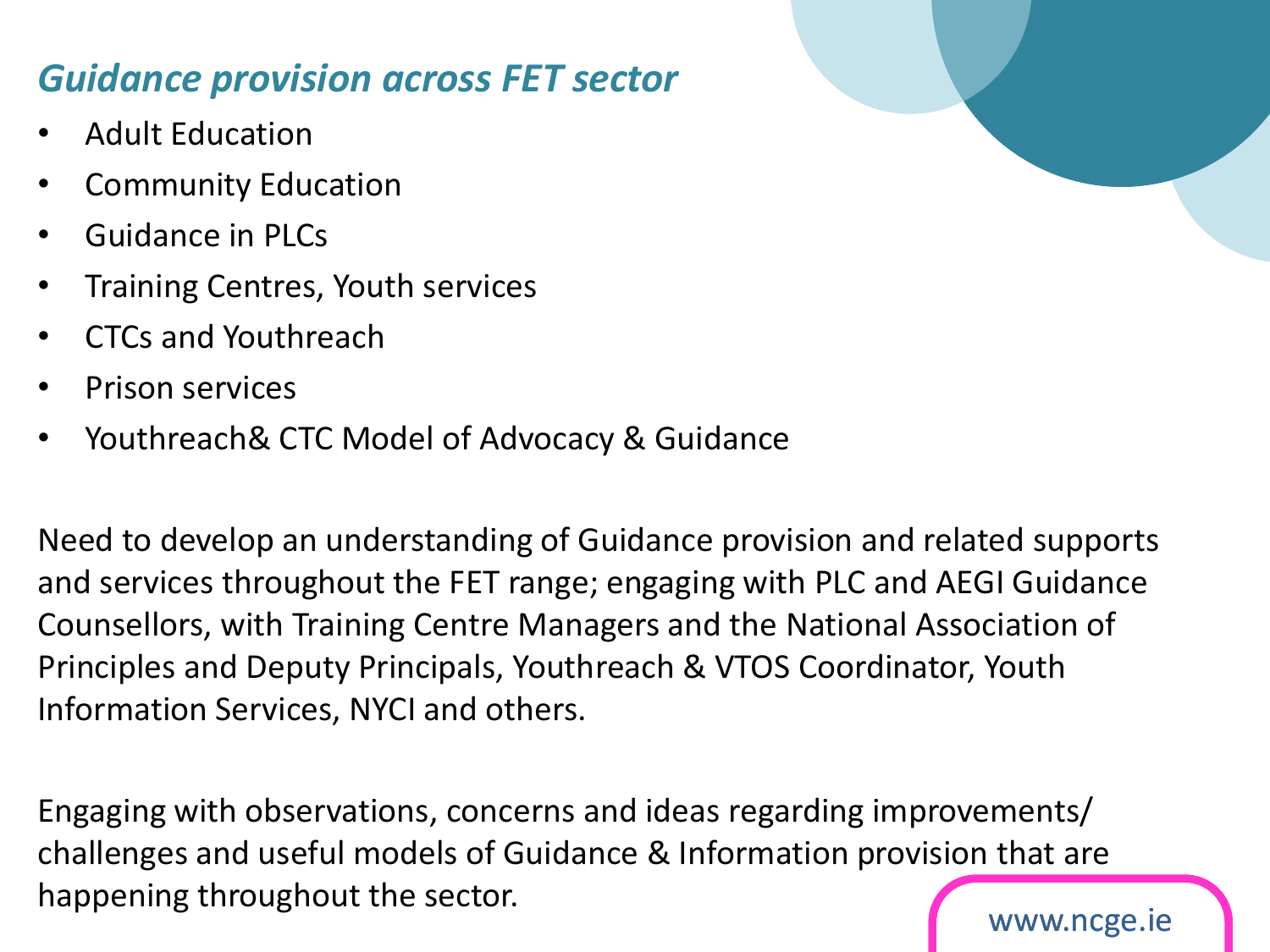*Key developments…*

- 2014- DES FET Strategy 2014-2019 Guidance Section 10
- October 2016 NCGE DES & SOLAS approved new role FET Guidance Program Coordinator. *Background Adult Education Guidance Initiative 39 National Services*
- Supporting guidance provision across FET sector including PLCs, Adult Education, Community Education, Training Centres, CTCs and Youthreach, Prison services and more.
- NCGE: Provides GC Supports CPD/ Data Gathering/ Reporting / informing policy & practice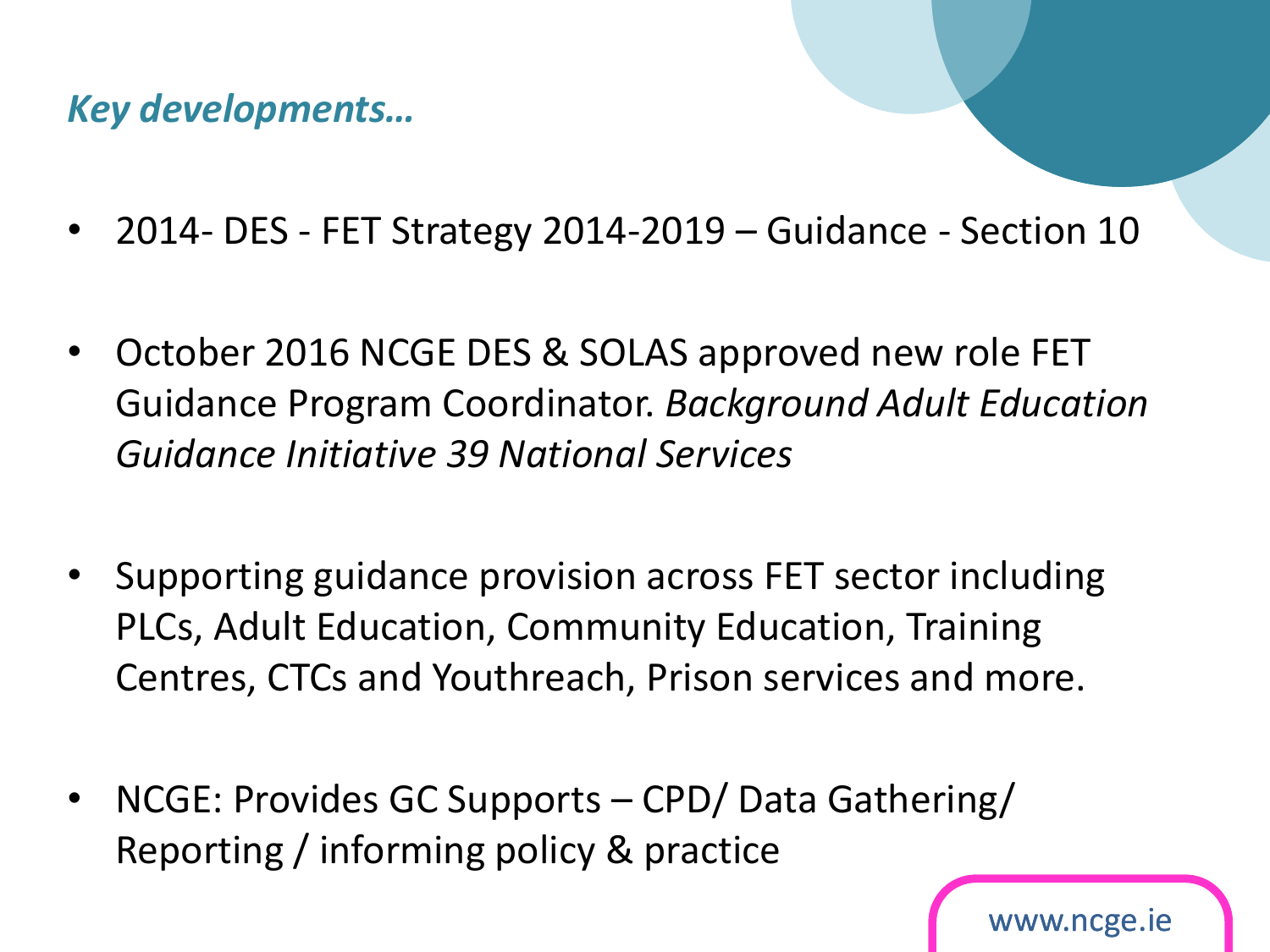# *Considerations…*

- Policy development work undertaken by the members of ELGPN in 2007–15.
- 'Guidelines for Policies and Systems Development for Lifelong Guidance'
- European Council (2008) Resolution on better integrating lifelong guidance into lifelong learning strategies.
- European Council (2010) Guidelines for the Employment Policies of the Member States Guideline
- 'Guidelines for Lifelong Guidance Policies and Systems for the Employment and Third Age Sectors'…
- 'customised lifelong guidance delivery to different target groups of unemployed adults'

- 'Using partnership and outreach strategies '
- 'Develop the capacity of communities'
- 'Make use of community outreach measures'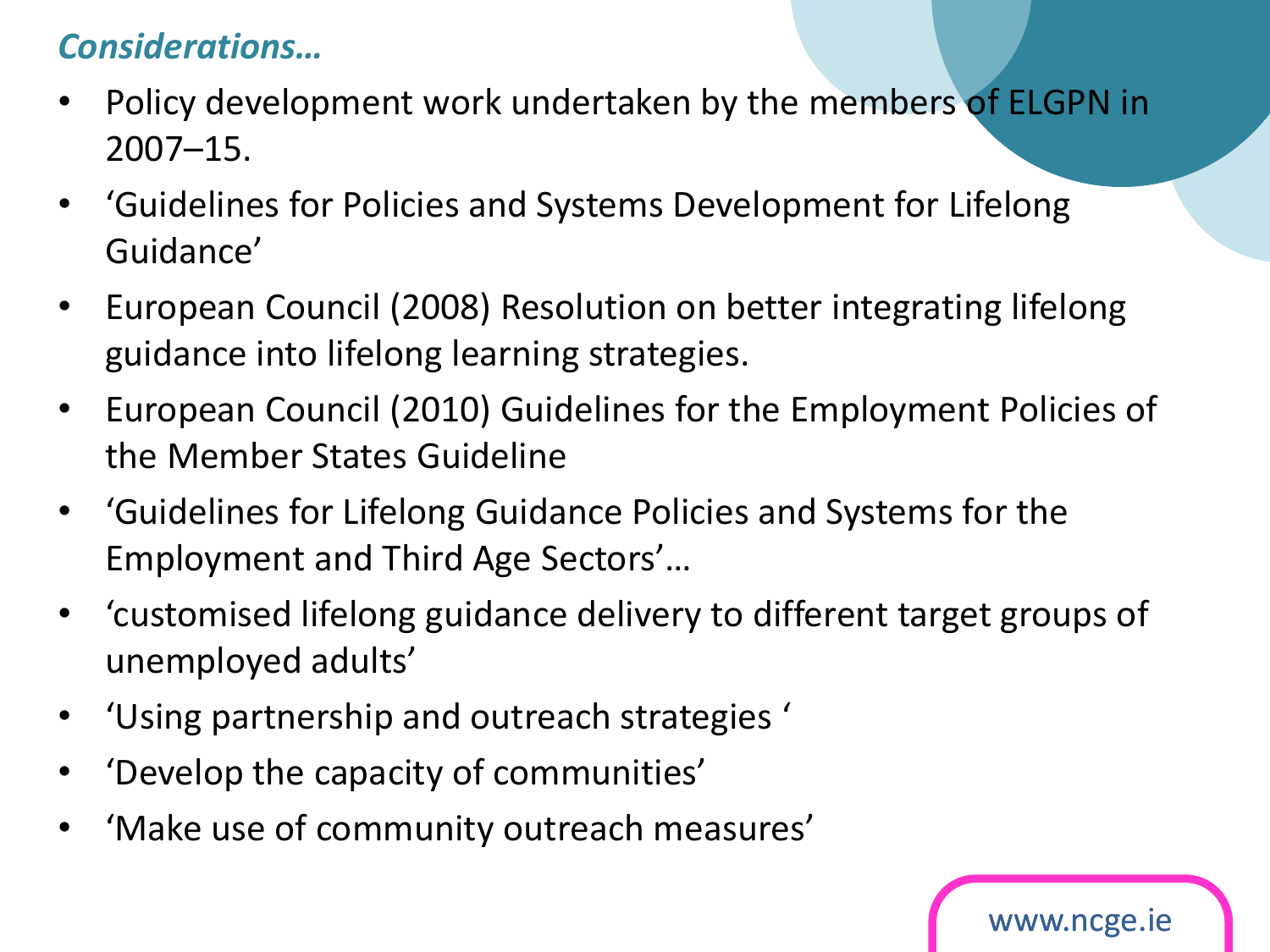# *…Consultation and involvement of key stakeholders is essential…*

'*It is important that everyone is aware of their individual and collective role in the development and implementation any FET Guidance Plan. As in all other strategic plans, the outlook is for the coming three to five year period. From this larger plan, the Service may wish to develop a one year operational plan. This operational plan can have much more specific goals. Plans should always have some in-built flexibility, in order to take into account any changes that may arise.'…*

- NCGE ETBI: 'Draft Framework for development of FET Information & Guidance Strategy ' (Oct. '16)
- DES prioritized their 'Review of Guidance'
- 'Scoping Document' for DES outlining Guidance Provision in Ireland;
- Ongoing consultation & discussions with DES, SOLAS, ETBI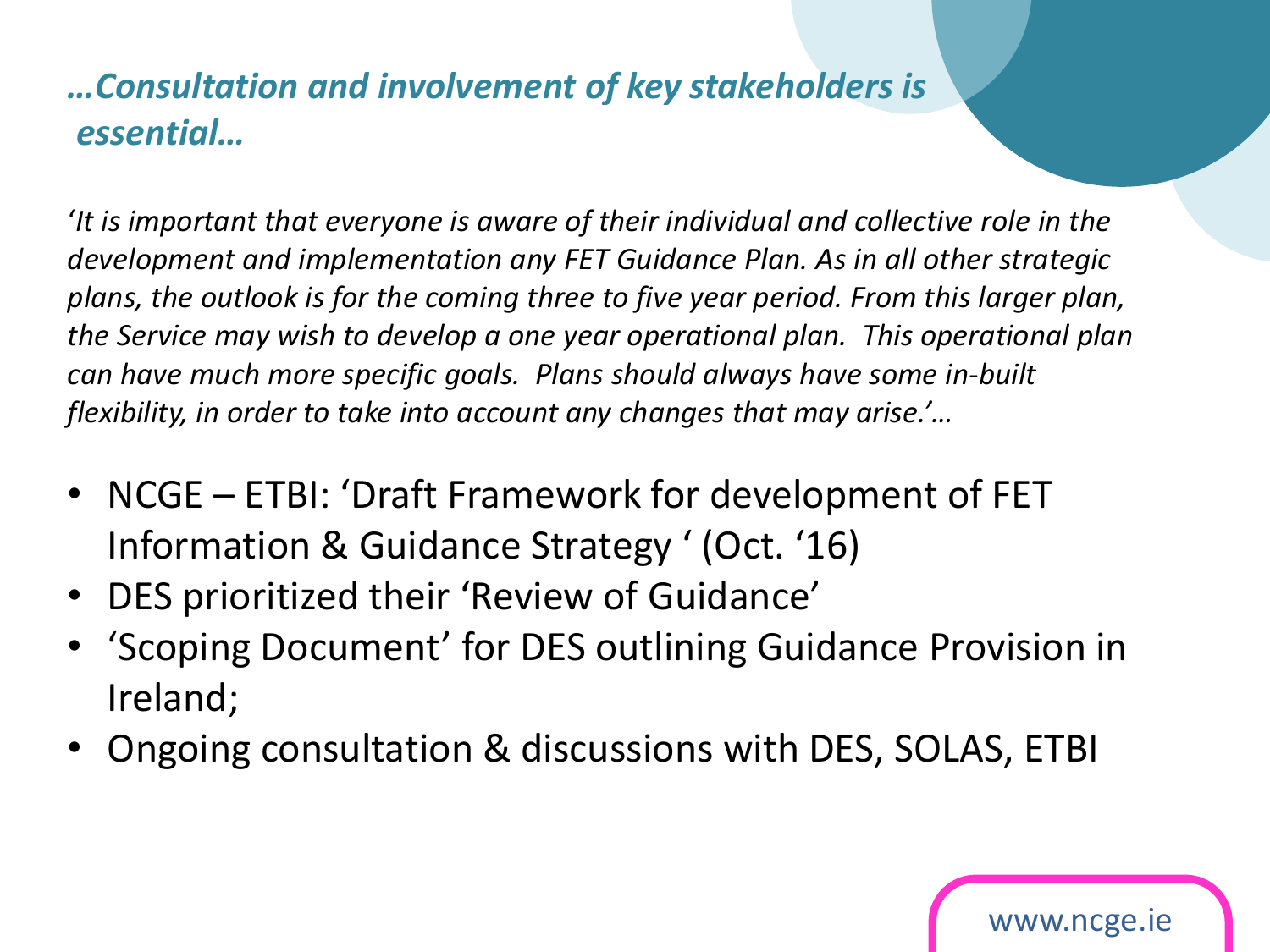*FET Information & Guidance Strategy, Oct. 2016: FET Guidance Programme Coordinator … …informed by understanding of the range of FET Guidance services*

- Contacting, meeting and learning about Guidance related supports and services throughout the FET range.
- Acknowledging different delivery methods, data gathering issues, initial training & CPD supports
- Continue to build understanding, cooperation, communication and collaboration between guidance and support services available through FET
- Recognising the commitment, value, flexibility and dynamic work of CTC & Youthreach Advocates

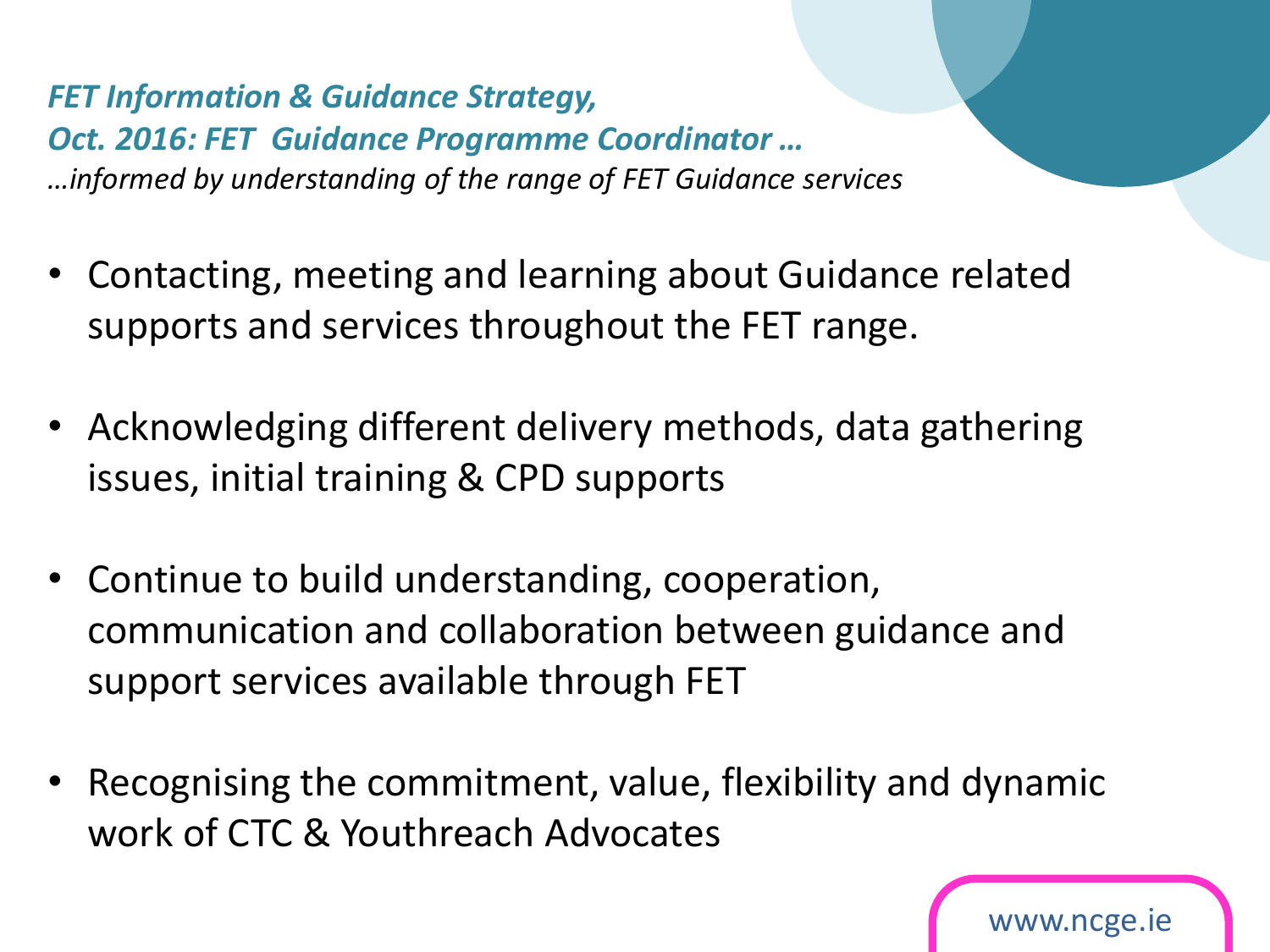#### *Role of NCGE…*

*'NCGE supports the provision of quality guidance across the various services of the ETBs and provides CPD for guidance staff. NCGE works on behalf of DES and SOLAS, in collaboration with ETBI, on the continuous development of quality guidance provision nationally. '* 

#### *Informed by… LIFELONG GUIDANCE (European Council: 2004, 2008)*

- *…'a continuous process that enables citizens at any age and at any point in their lives to identify their capacities, competences and interests, to make educational, training and occupational decisions, and to manage their individual life paths in learning, work and other settings in which those capacities and competences are learned and/or used'.*
- *…Guidance covers a range of individual and collective activities relating to information-giving, counselling, competence assessment, support, and the teaching of decision-making and career management skills. 'It is one of the few active labour market measures that have impact on learning (education, vocational training) and labour market outcomes for citizens'…*
- *European Council (2010) Guidelines for the Employment Policies of the Member States Guideline No. 8.*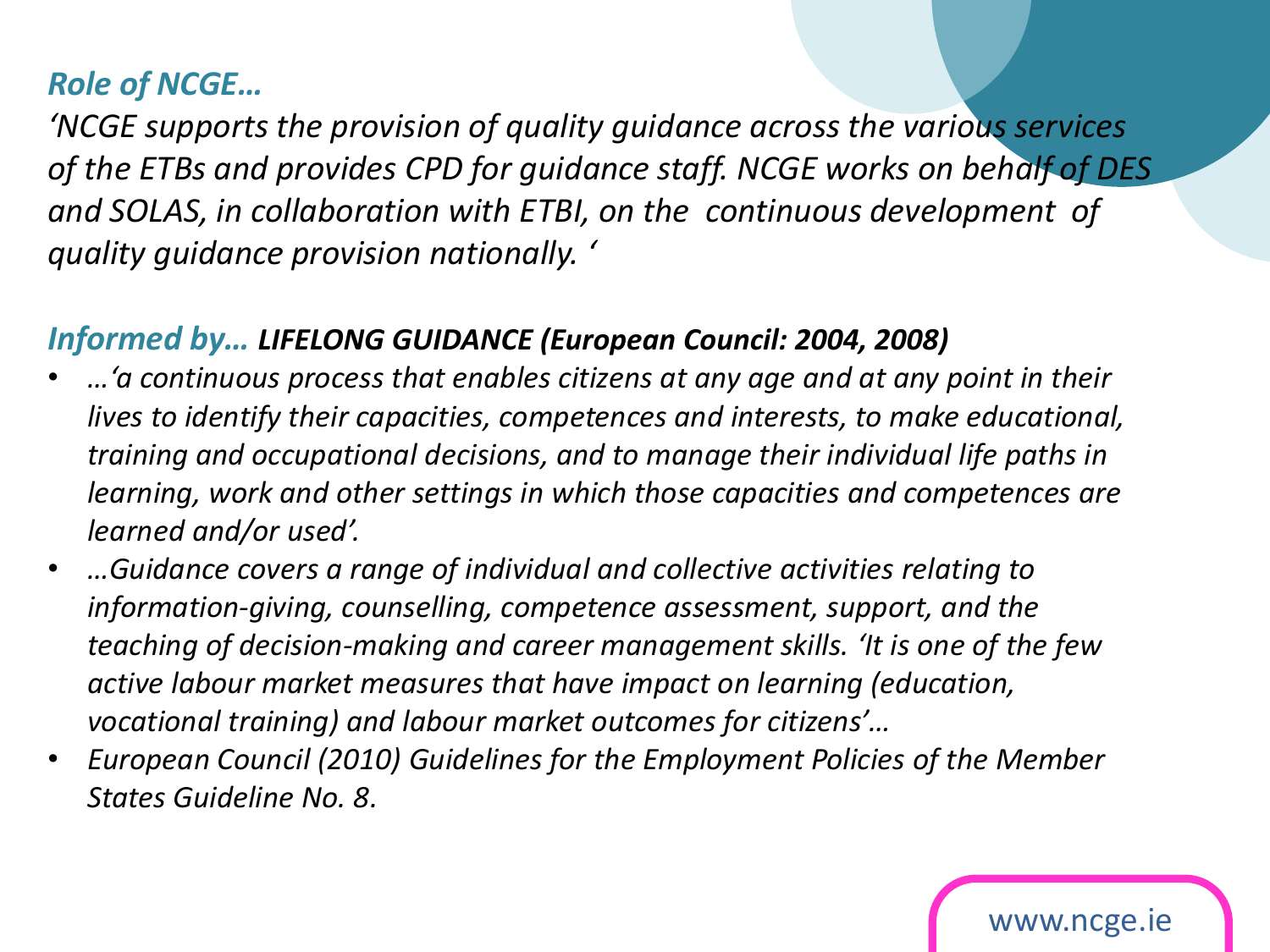#### *NCGE promotes understanding that FET Guidance support demands:*

# **Communication, Collaboration, Understanding of Guidance and PLANNING!**

- Guidance Awareness
- Cooperation & Collaboration
- Flexibility & Dynamism
- **Commitment**
- **Clarity**
- Understanding of Roles, Boundaries and Responsibilities

*'Lifelong guidance provision is an integral part of lifelong learning policies. It has a key role to play in stimulating demand for adult learning, and in providing information and counselling, complemented by effective outreach strategies, aimed at raising awareness and motivation among potential learners, including awareness of the existence of Open Education Resources'*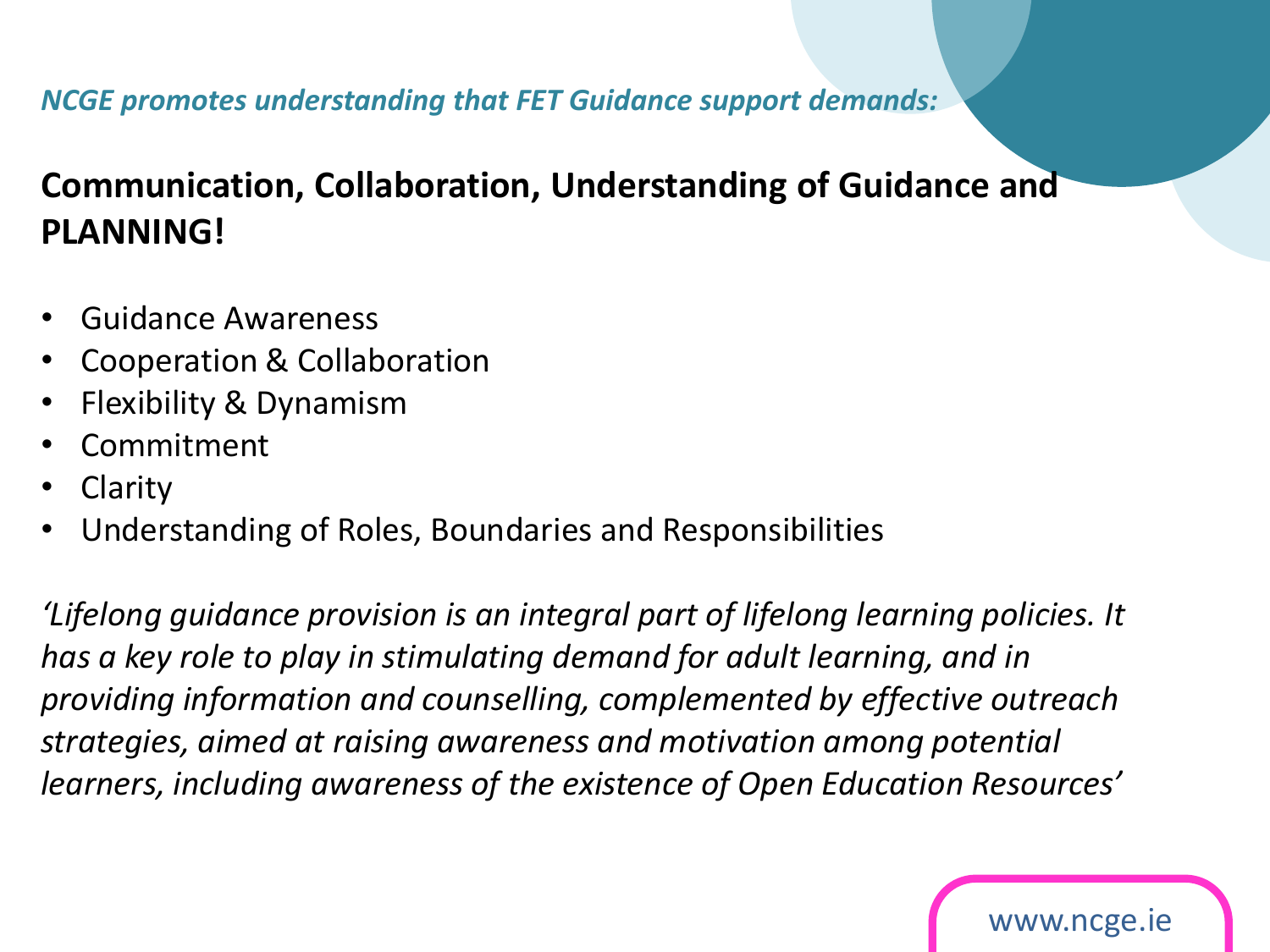#### *Into the Future?*

2016: ETBI and NCGE –Draft Framework for an Integrated FET Information and Guidance Strategy – submitted Oct. 2016: DES and SOLAS approval for appointment of FET Guidance Programme Co-ordinator 2017 – 2018 Ongoing engagement with Stakeholders. 2017: Data gathering in and for guidance – EU event February 2018 2017 – 2018 : DES Review of Guidance

#### **Use and Application of Technology for Guidance Provision & Planning:**

- **Need to recognise & coordinate use of technology in Delivery of Guidance Services and for the planning of Guidance Provision…**
- 'guidance plays an important role in reaching the Europe 2020 benchmarks… as all communication is moving to the internet, relevant services to the citizens, such as lifelong guidance, must make the most of this new reality.'
- www.ncge.ie • Presidency Conference in Estonia recommendations included 'that ICT, outreach, and multicultural competences an integral part of Delivery and the initial and the continuing training of career practitioners…'